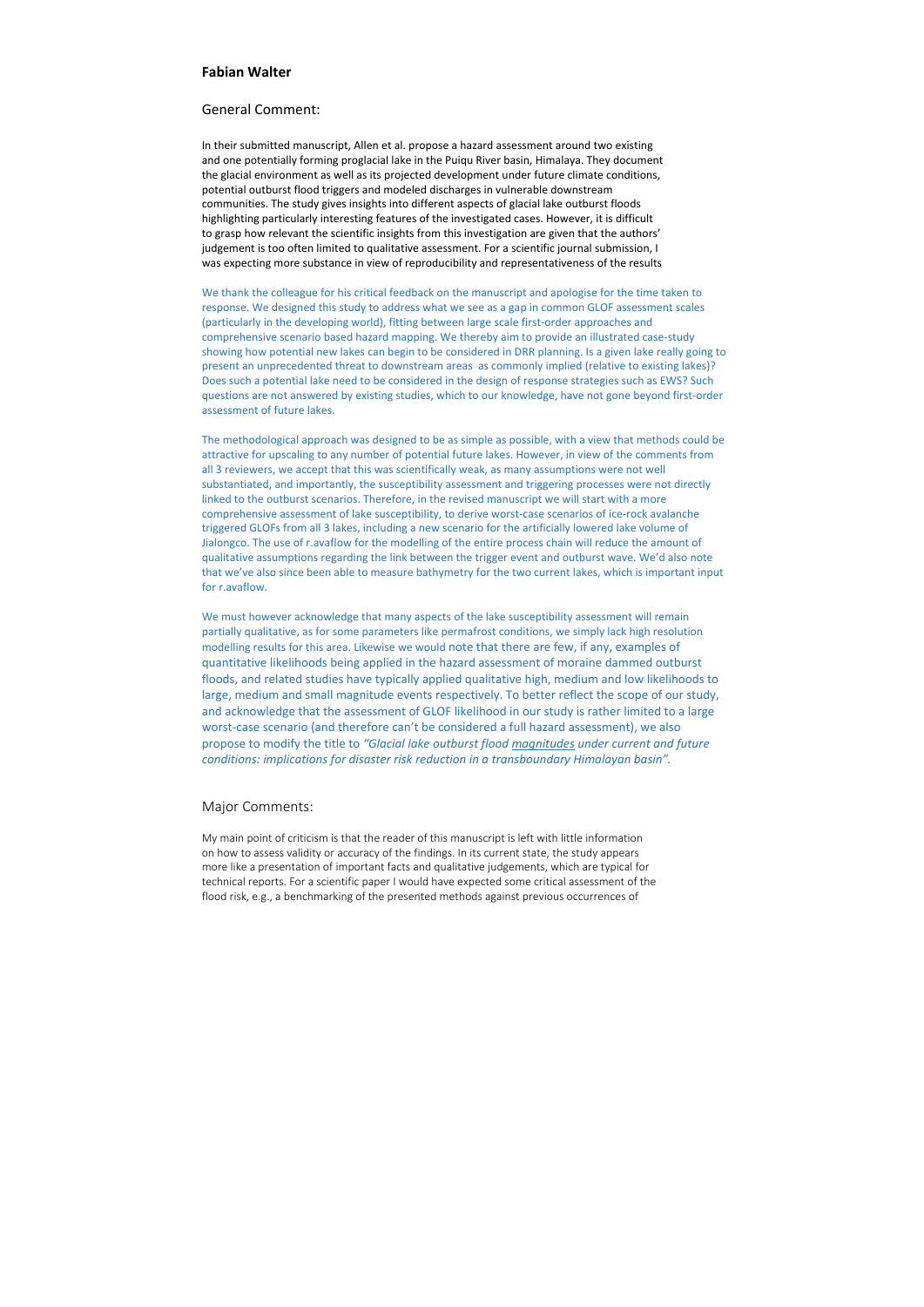outburst floods. The authors cite accounts of previous outbursts in the area (Line 106). Could they be used for this?

Unfortunately there are very scarce details on the past GLOF events occurring in the upper basin (affecting village of Nyalam), beyond the fact that they occurred. The 2015 earthquake resulted in a lot of erosion around the village, so geomorphological evidence is also not clearly recognisable. However, further downstream towards the border with Nepal, an outburst from 2016 has been well documented (e.g. Cook et al. 2018) and we will attempt to compare our worst-case scenarios against this event. Likewise, we will also compare our results against those obtained in other model‐based studies within the same basin (e.g., Shrestha et al. 2010, Zhang et al. 2021)

- Cook, K. L., Andermann, C., Gimbert, F., Adhikari, B. R. and Hovius, N.: Glacial lake outburst floods as drivers of fluvial erosion in the Himalaya., Science, 362(6410), 53–57, doi:10.1126/science.aat4981, 2018.
- Shrestha AB, Eriksson M, Mool P, Ghimire P, Mishra B, Khanal NR. 2010. Glacial lake outburst flood risk assessment of Sun Koshi basin, Nepal. Geomatics, Natural Hazards and Risk. Taylor & Francis 1(2): 157–169. DOI: 10.1080/19475701003668968.
- Zhang, T.; Wang, W.; Gao, T.; An, B. Simulation and Assessment of Future Glacial Lake Outburst Floods in the Poiqu River Basin, Central Himalayas. Water 2021, 13, 1376. https://doi.org/10.3390/w13101376

The first part of the paper presents some motivation on why to study the chosen three lake basins. However, it is not possible to verify that this corresponds to a worst-case analysis. In this case, it would be necessary to show that no lake basins could produce more serious outburst floods. As the authors argue, this depends on moraine dam geometry, water volume and trigger potential. Under these aspects it cannot be argued that the presented set of lakes is representative for worst case scenarios.

Thanks for this comment. We struggled on this aspect as we did not want to reproduce results from our earlier study (Allen et al. 2019), that was primarily the basis for focussing on the two current lakes. In view of this, and comments from the other two reviewers, we will now add a physical description of the 3 lakes to the study area section, including key physical parameters and details on assessed hazard/danger levels provided in previous studies (for Jialongco and Galongco). This will also help better justify the focus on these lakes. We will add images of the lakes to Figure 1. Likewise, we'll add further description on why this particular potential future lake was identified as a priority for worst-case analyses in the study (large size, proximity to village, evidence of supraglacial lakes already forming etc).

At too many parts of the manuscript, the authors' qualitative judgement is presented as a scientific result. In particular, in the Section "GLOF likelihood", various factors influencing or triggering outburst floods are presented, but I could hardly find any objective arguments. It seems that the only one is the estimate of a dam-overtopping wave volume, which can be 10 times as high as the "incoming mass". Here and elsewhere in the manuscript, it has to be made clear that the conclusions are based on solid scientific grounds. Otherwise, a "low probability" could indicate one catastrophic event every 5 years as opposed to several ones per year. This is not what the authors imply. In a similar sense, it is not clear what the demanded "comprehensive and forward‐looking approach to disaster risk reduction" is. To me, such an approach should always be taken and I see little connection to the present study or any finding, which made the suggested strategy particularly pertinent to the Poiqu River basin compared to any other place in the world.

Effort will be made throughout the manuscript to provide a more quantitative basis for the assessment findings. The section on GLOF likelihood (renamed to "lake susceptibility") will be redrafted, with more focus on the local geological and glaciological conditions that determine large ice/rock avalanche potential. Table 3 will be revised, and where possible, quantitative details will be provided with references cited. For example, the slope threshold‐based avalanche calculations will be removed, and replaced with a more detailed assessment of local geological and glacial conditions. Again, we must acknowledge that many aspects of the lake susceptibility assessment will remain partially qualitative and subjective for those factors that lack quantitative data or can be inferred only. However, we will provide references in Table 3, that support the expert judgements being made.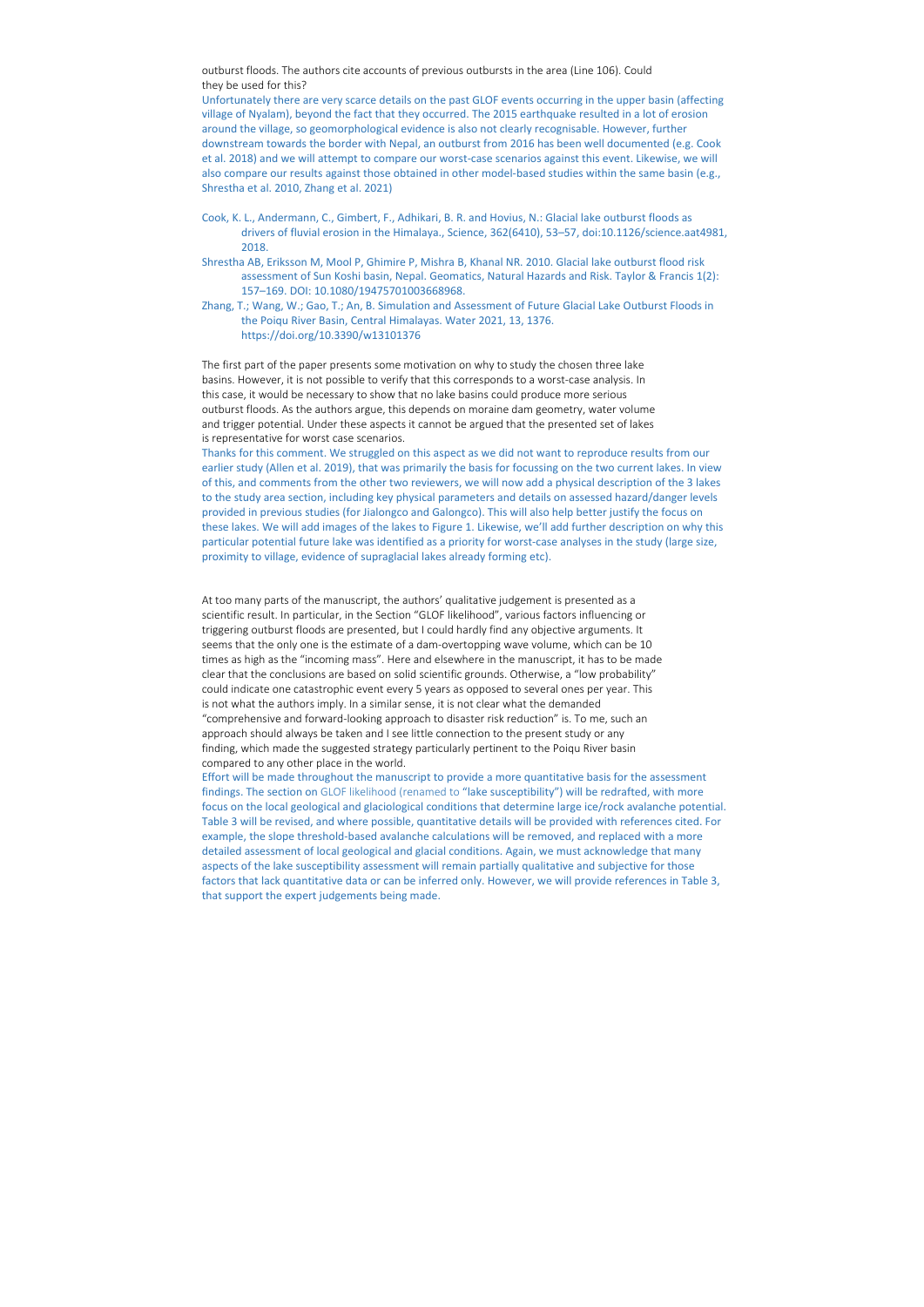On the final point, we are yet to see GLOF mitigation strategies anywhere in the developing world that can be considered forward-looking. There has now been several years' worth of first-order modelling studies showing that glacial lake area and number will increase in the future, yet in our interactions with authorities across several countries, we see no indication yet that these future threats are being considered in DRR planning. We fully agree that DRR planning ultimately requires more quantitative assessment of outburst probabilities etc. However, this remains the holy grail for the assessment of existing moraine dammed lakes, let alone future lakes for which conditions of both the lake and surroundings are highly uncertain. Particularly for DRR strategies such as an EWS, we would therefore argue that there is merit in our approach of simulating single worst‐case scenarios, as these can be a first basis for planning response strategies that remain robust under an uncertain future. For example, by planning community awareness programmes around a worst-case of 70 minutes vs. 130 minute warning time, or ensuring critical infrastructure is located well away from a future GLOF path.

## Specific Comments:

I suggest including a cartoon explaining different lake formation scenarios and specifically the hydrological base line. To be honest, I had to stare for some time at Figure 3 of Benn et al. (2012) to understand this concept. On the other hand, I never grasped the meaning of the "the lowest point where the glacier surface intersects the terminal moraine" (it seems that by definition, the glacier and the terminal moraine should not intersect). Similarly, when the future evolution of the lakes is described, longitudinal profiles would be extremely helpful. This would help the reader to understand Figures 7 and 8 and appreciate the shown information.

We thank the reviewer for their suggestions about how to improve the description of the concepts we employ to examine the likelihood of future lake formation on glacier RGI60‐15.09475. To ensure that the approach we have followed is as clear as possible, we will improve the description of the lake formation scenarios in section 3.3 (Future lake development) and clearly refer to Figures 3 and 19 in Benn et al. (2012), as these two figures already provide a good visual representation of how supraglacial meltwater ponding can lead to glacial lake formation. We will be clear to distinguish between the initial stages of supraglacial meltwater ponding and lake formation (when the terminus of the glacier is still in contact with the terminal moraine) and the later stages of lake expansion (when, as the reviewer suggests, the terminus of the glacier would not be in contact with the terminal moraine).

We also thank the reviewer for their suggested improvements to Figures 7 and 8. Figure 7 already incorporates longitudinal profiles of glacier surface elevation, surface slope and surface elevation change, but we agree that Figure 8 would benefit from the addition of centreline profiles of glacier surface elevation under different scenarios of thinning in 2050, 2075 and 2100.

The flood model is a key ingredient to this investigation. Although I agree that too many technical and mathematical details are not appropriate for this study, I was wondering what the main parameters and boundary conditions of this model are. Apparently, the flood volume, some time scale of drainage initiation and dam geometry play a role and it would be interesting to hear how these parameters drive the model.

In view of the comments from all 3 reviewers, we accept that the previously used modelling approach was scientifically weak, as the triggering processes were not linked to the outburst scenario, leading to reliance on assumptions (e.g., concerning Potential Flood Volume) and empirical relationships to define parameters. Therefore, in the revised manuscript we will use r.avaflow to simulate worst-case ice-rock avalanche triggered GLOF process chains from all 3 lakes, including a new scenario for the artificially lowered lake volume of Jialongco. This has the advantage of the outburst process (and related parameters) being dynamically simulated based on the ice-rock avalanche triggering event and overtopping wave. Key model parameters (including the internal and basal friction angles of the solid material, the fluid friction number, and the coefficient of erosion) will be empirically defined, with references added.

Lines 45‐47: "… most scientific attention has focused upon …" I do not agree with this statement. In the jökulhlaup literature, ice‐marginal and subglacial lake drainages have also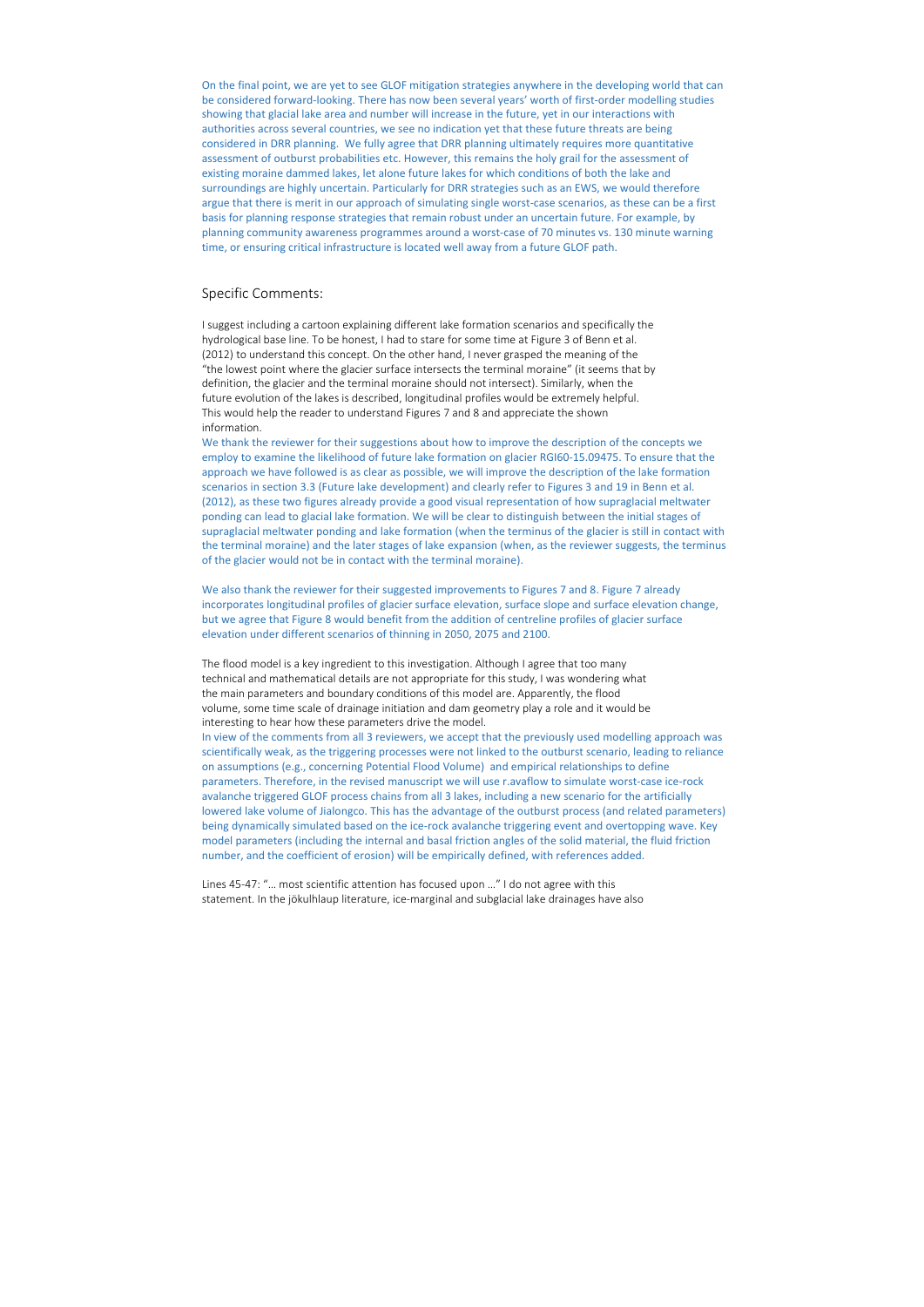received a lot of attention. Whereas I cannot say which scenario has been most prominent, I would refrain from an absolute statement on scientific attention. Good point – we will qualify this statement as *"In Asia, most scientific attention has focused upon…."*

Lines 175-176: "B\_w and h\_b are fully obtained" measured? Under the revised modelling approach with r.avaflow, these values will be dynamically simulated.

Line 178: Reference for HEC‐RAS is needed. Section to be revised, based on modelling approach with r.avaflow.

Line 185: Reference for DEM's is needed. Will be added.

Line 189: Reference for Manning roughness value is needed.

Manning's n will not be required for the updated modelling with r.avaflow. Key model parameters (including the internal and basal friction angles of the solid material, the fluid friction number, and the coefficient of erosion) will be empirically defined, with references provided.

Lines 466: What are "capacity building programs"? Will be revised to "programs to strengthen local response capacities"

3.2 Lake susceptibility assessment: Presenting the likelihood calculations seems appropriate here.

Table 3 will be extensively revised and to the extent possible, quantitative assessment of the various GLOF susceptibility factors will be provided. We note, as in the general comments, that some qualitative expert judgment is inevitable in this field, as outlined in International Guidelines to Glacier Hazard Assessment (https://www.gaphaz.org/files/Assessment\_Glacier\_Permafrost\_Hazards\_Mountain\_Regions.pdf).

Line 231: "considering the factors outlined by …" these factors should be specified. We will amend the text here to reiterate that the surface slope and velocity of the glacier are both suitably low to allow for substantial meltwater ponding, as it already stated on lines 220 and 221.

Line 257: I suggest a paragraph break here. Noted.

Line 457: "recent removal of much of the frontal moraine …" this needs a reference. I reference to Figure 9 will be made here.

Figures:

Figure 1: The lakes at Cirenmaco and Jialongco are difficult to discern. Noted – we will improve the colours and symbology

Figure 2: The font sizes are a bit small, but h\_b defined in Panel A seems to disagree with Panel B.

Noted – figure will be replaced to reflect new modelling approach.

Figure 4A: Where is the lake? The blue outline or the light blue polygon? A different color scale for maximum flow height would help. Noted – we will improve the colours and symbology

Figure 5: It is difficult to tell where the lakes are. I do not see any blue patches. Noted – will try to improve contrast of the colours in the images.

Figure 6: The two images in Panels C need some annotation. What does the reader see in these images? Why is one so dark and the other one bright? What happened between the two?